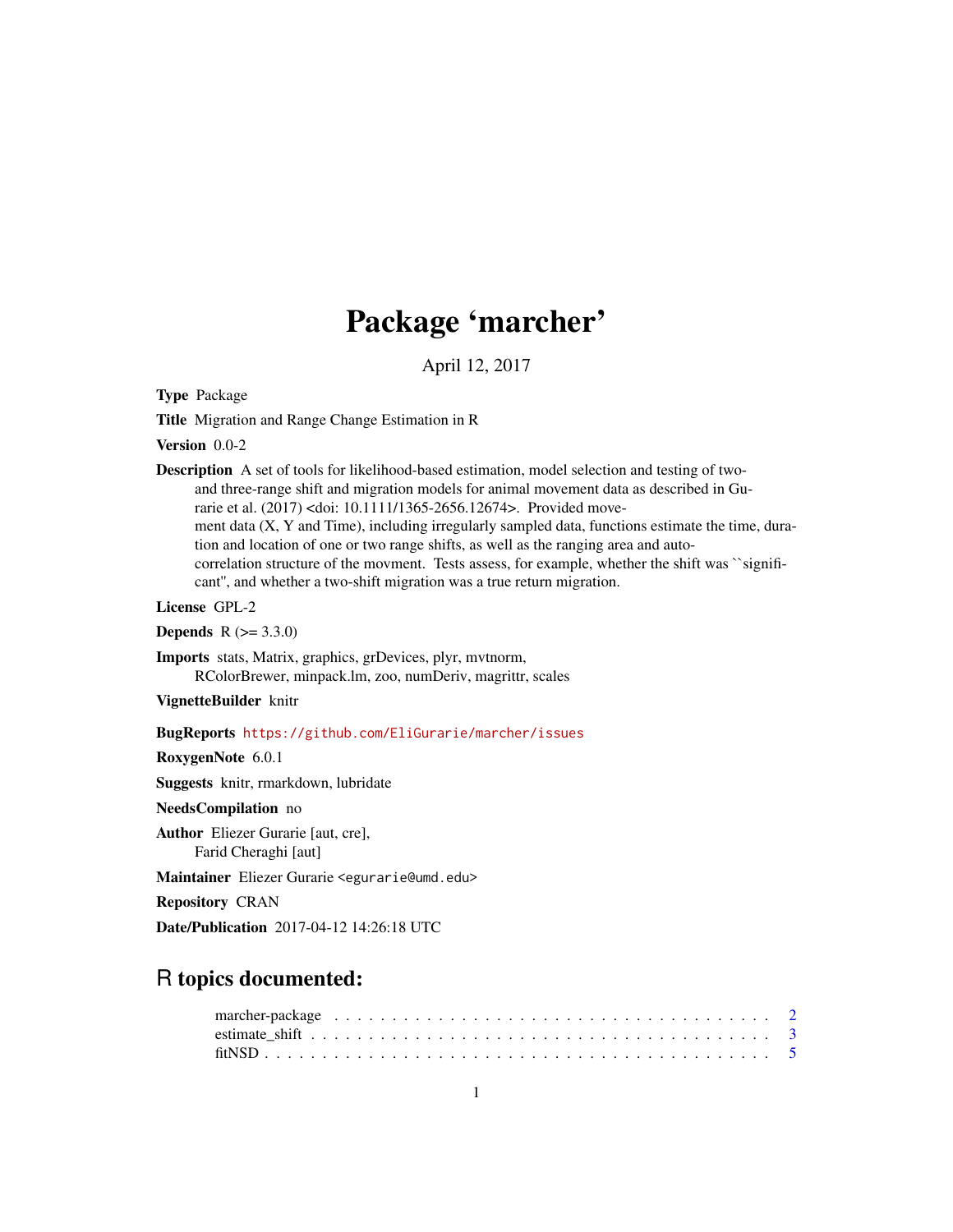#### <span id="page-1-0"></span>2 marcher-package

| Index | 21 |
|-------|----|

marcher-package *Migration and Range Change Analysis in R*

#### <span id="page-1-1"></span>Description

A collection of functions for performing a migration and range change analysis (MRSA) as described in by Gurarie et al. (2017). The key features are estimation of precise times, distances, and locations of a one or two step range shift in movement data.

#### Details

Some key functions for using marcher are:

- 1. [estimate\\_shift](#page-2-1) Estimate a range shift process.
- 2. [simulate\\_shift](#page-17-1) Simulate a range shift process.
- 3. [plot.shiftfit](#page-10-1) Visualize a range shift process.
- 4. [test\\_rangeshift](#page-18-1) Test whether a range shift occurred.
- 5. [test\\_return](#page-18-2) Test whether a migration was a return migration.
- 6. [test\\_stopover](#page-18-2) Test whether a stopover occurred during a migration.
- Several simulated datasets are in the [SimulatedTracks](#page-16-1) data object.
- One roe deer (*Capreolus capreolus*) track is in the [Michela](#page-10-2) object.

See the respective help files and vignette("marcher") for more details and examples.

#### Author(s)

Maintainer: Eliezer Gurarie <egurarie@umd.edu>

Authors:

• Farid Cheraghi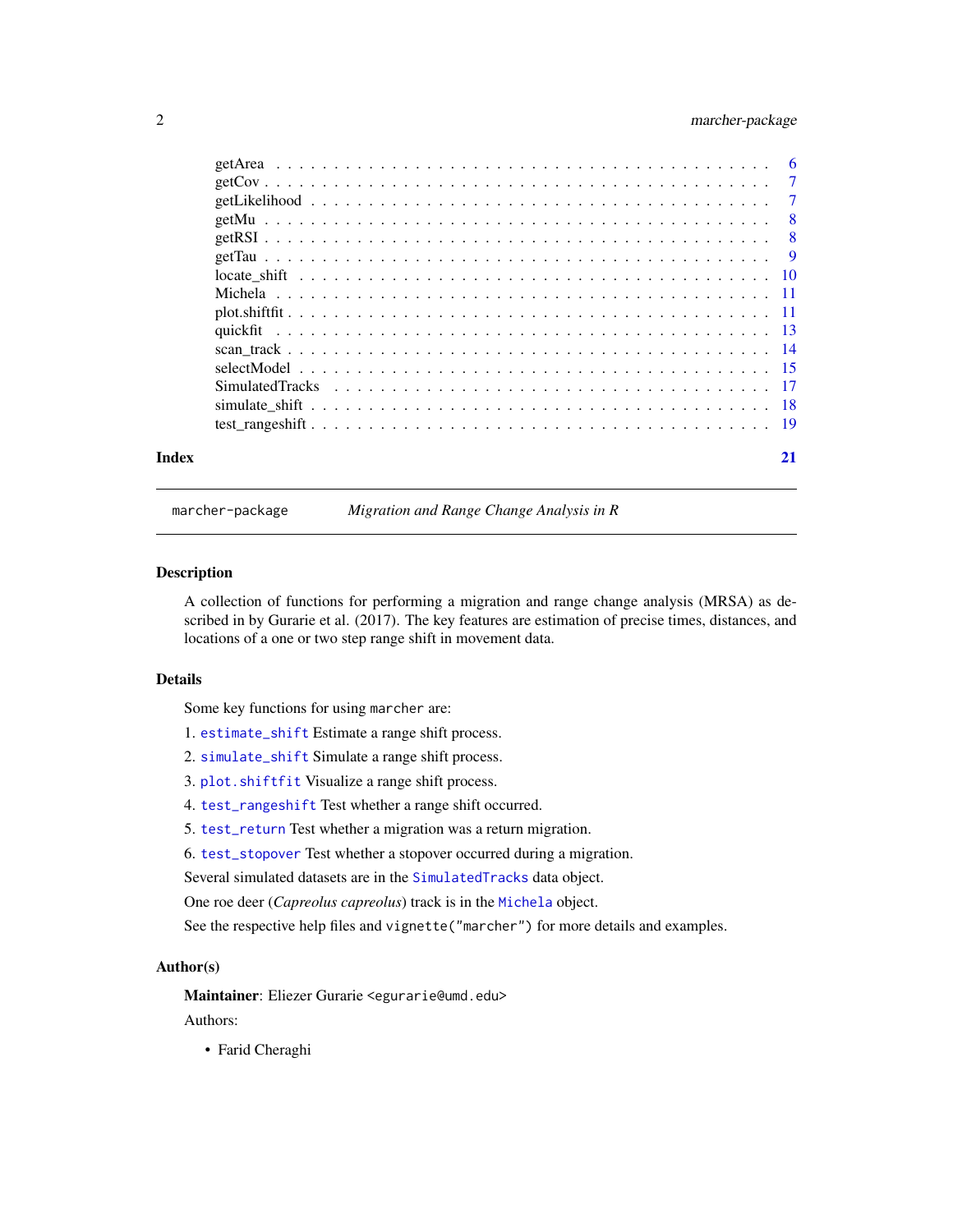#### <span id="page-2-0"></span>estimate\_shift 3

#### References

Gurarie, E., F. Cagnacci, W. Peters, C. Fleming, J. Calabrese, T. Mueller and W. Fagan (2017) A framework for modeling range shifts and migrations: asking whether, whither, when, and will it return. *Journal of Animal Ecology*. DOI: 10.1111/1365-2656.12674

#### See Also

Useful links:

• Report bugs at <https://github.com/EliGurarie/marcher/issues>

<span id="page-2-1"></span>estimate\_shift *Estimating range shifts*

#### Description

Estimation and helper functions for nls fit of migration model

#### Usage

```
estimate_shift(T, X, Y, n.clust = 2, p.m0 = NULL, dt0 = min(5,diff(range(T))/20), method = c("ar", "like")[1], CI = TRUE, nboot = 100,model = NULL, area.direct = NULL)
```
#### Arguments

| $\mathsf{T}$ | time                                                                                                                                                                                                                                                                                                                  |
|--------------|-----------------------------------------------------------------------------------------------------------------------------------------------------------------------------------------------------------------------------------------------------------------------------------------------------------------------|
| X            | x coordinate                                                                                                                                                                                                                                                                                                          |
| Y            | y coordinate                                                                                                                                                                                                                                                                                                          |
| n.clust      | the number of ranges to estimate. Two is relatively easy and robust, and three<br>works fairly will (with good initial guesses). More can be prohibitively slow.                                                                                                                                                      |
| p.m0         | initial parameter guesses - a named vector with $(e.g.)$ elements $x1$ , $x2$ , $y1$ , $y2$ ,<br>t1, dt. It helps if this is close - the output of quickfit can be helpful, as can<br>plotting the curve and using locator. If left as NULL, the function will make<br>some guesses for you - starting with quickfit. |
| dt0          | initial guess for duration of migration                                                                                                                                                                                                                                                                               |
| method       | one of 'ar' or 'like' (case insenstive), whether or not to use the AR equivalence<br>method (faster, needs regular data - with some tolerance for gaps) or Likelihood<br>method, which is slower but robust for irregular data.                                                                                       |
| CI           | whether or not to estimate confidence intervals                                                                                                                                                                                                                                                                       |
| nboot        | number of bootstraps                                                                                                                                                                                                                                                                                                  |
| model        | one of "MWN", "MOU" or "MOUF" (case insensitive). By default, the algo-<br>rithm selects the best one according to AIC using the select Model function.                                                                                                                                                               |
| area.direct  | passed as direct argument to getArea                                                                                                                                                                                                                                                                                  |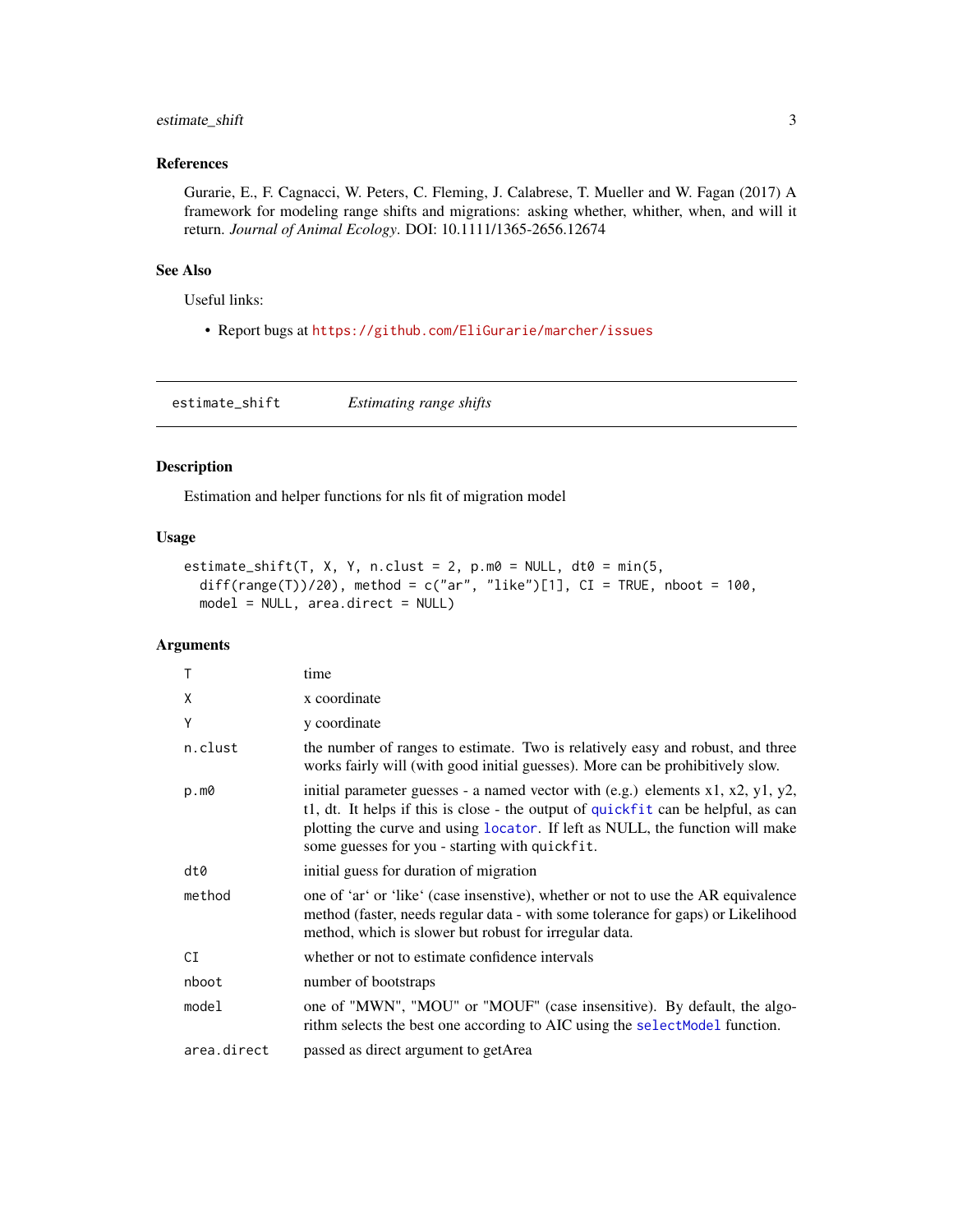#### Details

This algorithm minimizes the square of the distance of the locations from a double-headed hockeystick curve, then estimates the times scale using the ARMA/AR models. Confidence intervals are obtained by bootstrapping the data and reestimating. See example and vignette for implementation.

#### Value

a list with the following elements

| T.X.Y   | Longitude coordinate with NA at prediction times                           |
|---------|----------------------------------------------------------------------------|
| p.hat   | Point estimates of parameters                                              |
| p.CI    | Data frame of parameter estimates with (approximate) confidence intervals. |
| model   | One of "wn", "ou" or "ouf" - the selected model for the residuals.         |
| hessian | The hessian of the mean parameters.                                        |

#### Examples

```
# load simulated tracks
data(SimulatedTracks)
# white noise fit
MWN.fit <- with(MWN.sim, estimate_shift(T=T, X=X, Y=Y))
summary(MWN.fit)
plot(MWN.fit)
if(interactive()){
# OUF fit
MOUF.fit <- with(MOUF.sim.random,
                estimate_shift(T=T, X=X, Y=Y,
                               model = "out",method = "like"))
summary(MOUF.fit)
plot(MOUF.fit)
# Three range fit:
# it is helpful to have some initital values for these parameters
# because the automated quickfit() method is unreliable for three ranges
# in the example, we set a seed that seems to work
# set.seed(1976)
 MOU.3range.fit <- with(MOU.3range,
                       estimate_shift(T=T, X=X, Y=Y,
                                      model = "ou",method = "ar",n.class = 3)summary(MOU.3range.fit)
 plot(MOU.3range.fit)
}
```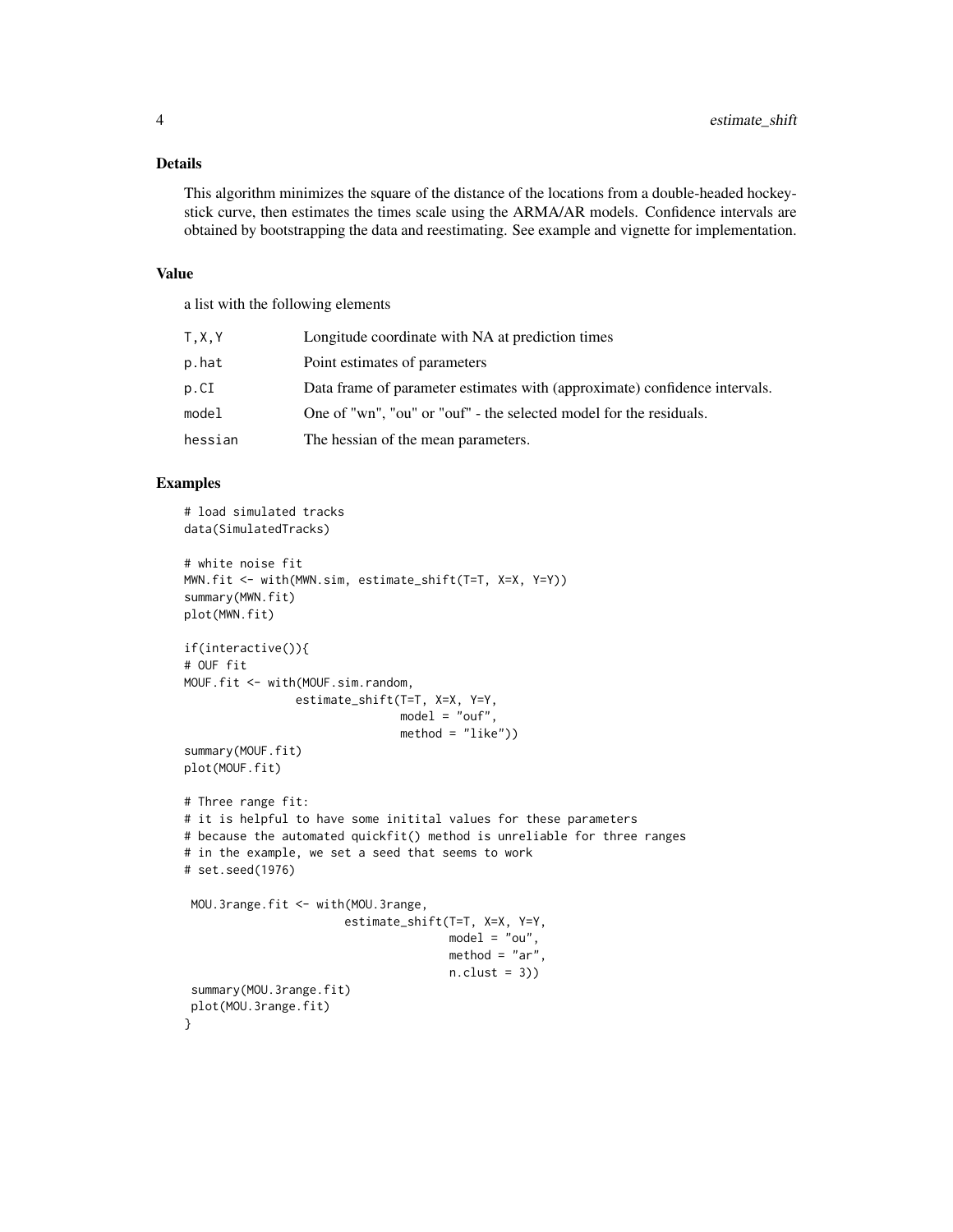<span id="page-4-0"></span>

#### Description

Test range shift using net-squared displacement

#### Usage

 $fitNSD(T, X, Y, plotme = FALSE, setpar = TRUE, ...)$ 

#### Arguments

| T.     | time                                                         |
|--------|--------------------------------------------------------------|
| Χ      | x coordinate                                                 |
| Υ      | y coordinate                                                 |
| plotme | whether or not to plot the result                            |
| setpar | whether or not to run par(mfrow = $c(1,2)$ ) before plotting |
|        | additional parameters to pass to plot                        |

#### Details

The test below assumes that the net squared displacement (NSD) for a migrating organism is well characterized by the logistic formula:  $E(NSD(t)) = a/(1 + exp [(b-t)/c]$  as described in border=ger and Fryxell (2012). In practice, the square root of the NSD, i.e., the linear displacement, is fitted to the square root of the formula assuming Gaussian residuals with constant variance 's'. A likelihood ratio test against a null model of no-dispersal is provided at a 95% significance level.

#### Value

a list with a vector of four parameter estimates, and a vector with test statistics (likelihood, AIC and p.values)

#### Examples

```
# simulate and compare two range shifts
A < - 20T < -1:100tau \leq c(tau.z = 2, tau.v = 0)
# large disperal
Mu <- getMu(T, c(x1 = 0, y1 = 0, x2 = 4, y2 = 4, t1 = 40, dt = 20))
XY.sim <- simulate_shift(T, tau = tau, Mu, A=A)
with(XY.sim, scan_track(time = T, x = X, y = Y))
with(XY.sim, fitNSD(T, X, Y, plotme=TRUE))
```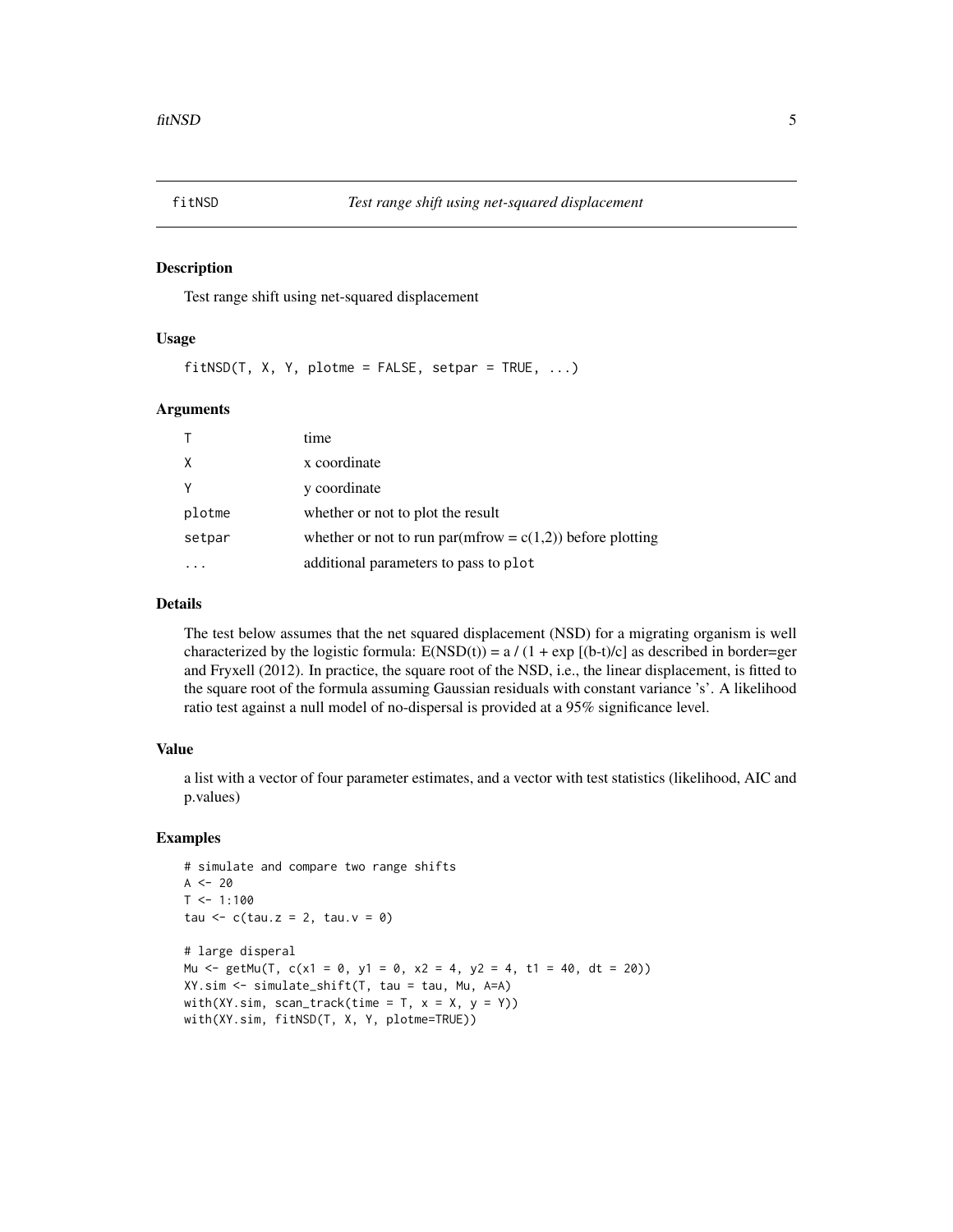6 getArea by the contract of the contract of the contract of the contract of the contract of the contract of the contract of the contract of the contract of the contract of the contract of the contract of the contract of t

```
# no disperal
Mu <- getMu(T, c(x1 = 0, y1 = 0, x2 = 0, y2 = 0, t1 = 40, dt = 20))
XY.sim <- simulate_shift(T, tau = tau, Mu, A=A)
with(XY.sim, scan_track(time = T, x = X, y = Y))
with(XY.sim, fitNSD(T,X,Y, plotme=TRUE))
```
getArea *Compute area*

#### Description

Compute predicted area at given alpha level (e.g. 50% or 90%) of a migration model fit

#### Usage

```
getArea(p, T, X, Y, alpha = 0.95, model = c("wn", "ou", "ouf")[1],
 direct = NULL)
```
#### Arguments

| p            | estimated mouf parameter vector (tau.z, tau.v, t1, dt, x1, y1, x2, y2)                                                                                                                                                                                                                                                                                               |
|--------------|----------------------------------------------------------------------------------------------------------------------------------------------------------------------------------------------------------------------------------------------------------------------------------------------------------------------------------------------------------------------|
| $\mathsf{T}$ | time                                                                                                                                                                                                                                                                                                                                                                 |
| X            | x coordinate                                                                                                                                                                                                                                                                                                                                                         |
| Y            | y coordinate                                                                                                                                                                                                                                                                                                                                                         |
| alpha        | proportion of area used to be computed                                                                                                                                                                                                                                                                                                                               |
| model        | one of "wn", "ou", "ouf" - whether or not the velocity autocorrelation needs to<br>be taken into account.                                                                                                                                                                                                                                                            |
| direct       | whether or not to compute the area directly (i.e. fitting a symmetric bivariate<br>normal to the residuals) or to account for the autocorrelation. The default behav-<br>ior (NULL) computes directly for the "wn" model, and uses the autocorrelation<br>(which is slower) only if the estmated spatial time scale is greater that 1/30 of<br>the total time range. |

#### Details

For sufficient data (i.e. where the range in the times is much greater than the ) This function estimates the (symmetric) 95% area of use from a bivariate Gaussian

<span id="page-5-0"></span>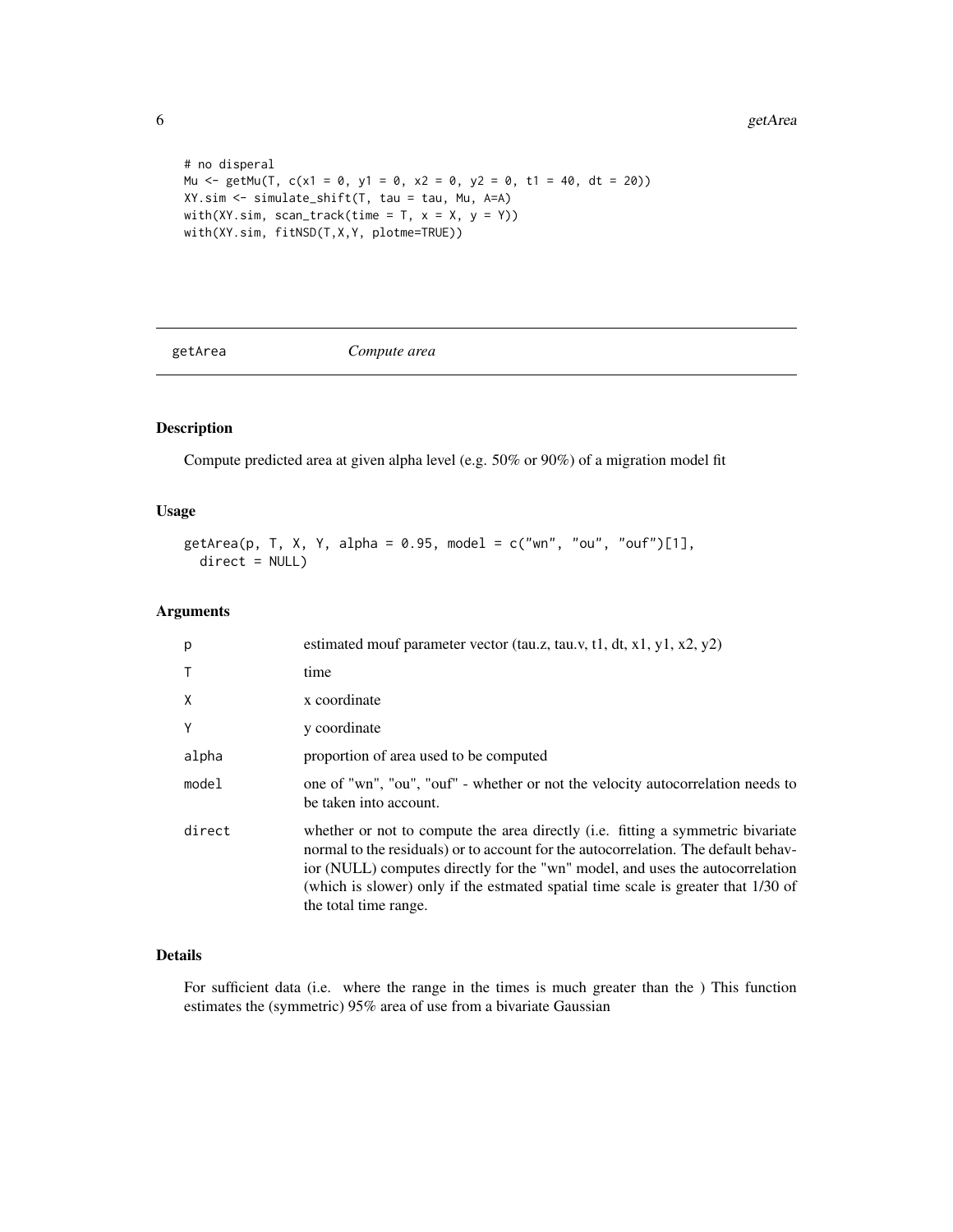<span id="page-6-0"></span>

#### Description

functions which provide the theoretical covariance [getCov()] and area [getArea()] for specific models and parameter values

#### Usage

getCov(t1, t2, model, p)

#### Arguments

| t1    | time 1                                                               |
|-------|----------------------------------------------------------------------|
| t2    | time 2                                                               |
| model | the model                                                            |
| Ŋ     | vector of the auto-correlation parameters i.e. $p = c(tau.z, tau.v)$ |

#### Details

getCov(t1, t2, model, p) calculates the covariance matrix for different models. mvrnorm2 is a slightly more efficient multivariate normal function.

| getLikelihood | Estimate likelihoods and AICs |
|---------------|-------------------------------|
|---------------|-------------------------------|

#### Description

Estimate likelihoods and AIC for several possible migration models.

#### Usage

```
getLikelihood(p, T, X, Y, model = c("mouf", "mou", "mwn", "ouf", "ou",
  "wn")[1])
```
#### Arguments

|         | initial parameters: $\lbrack \text{tauz, tau.v, t1, t2, x1, x2, y1, y2} \rbrack$ |
|---------|----------------------------------------------------------------------------------|
| T. X. Y | time, x and y coordinates                                                        |
| model   | "wn", "ou", "ouf", "mou" or "mouf", - whether or not to estimate tau.v           |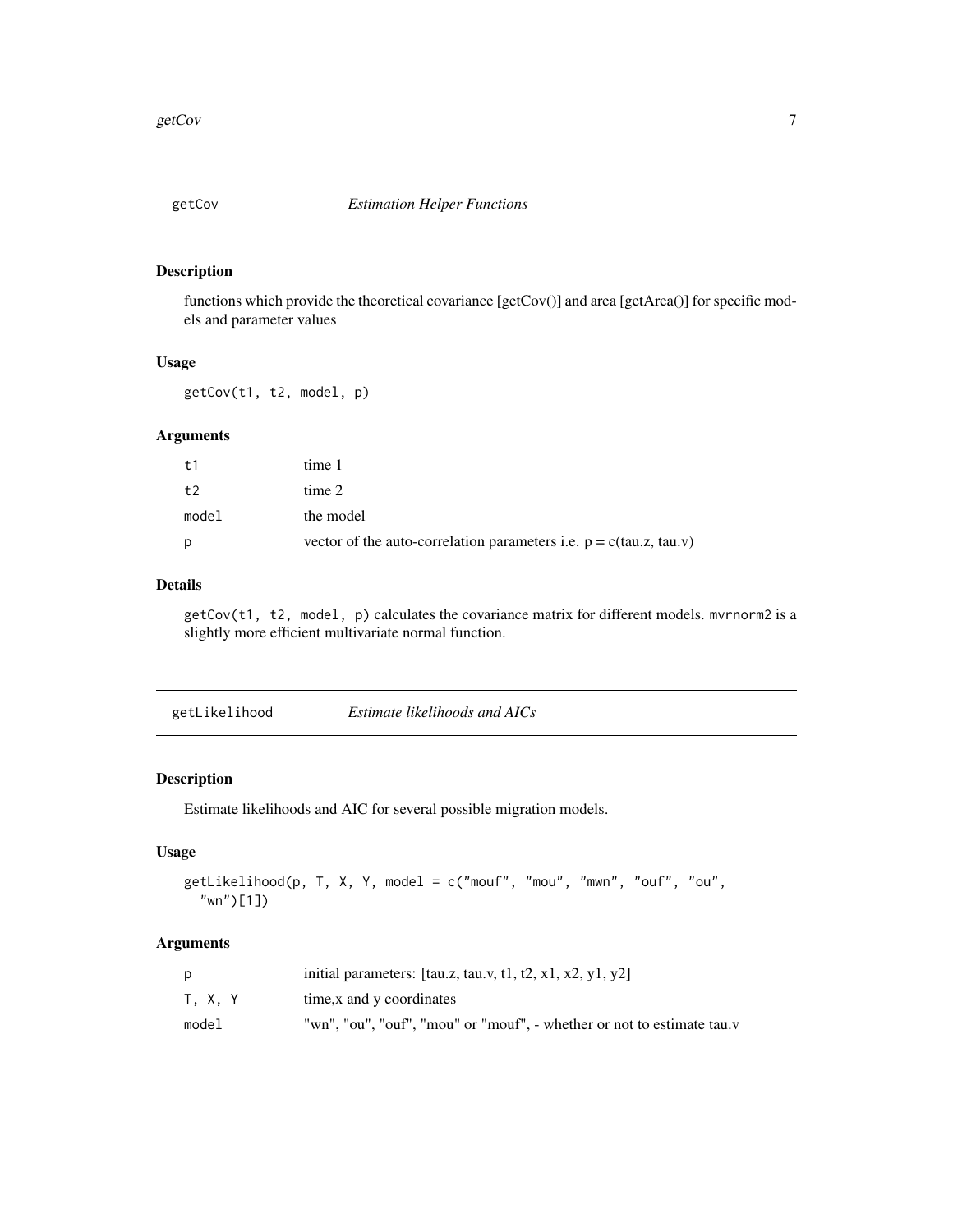<span id="page-7-1"></span><span id="page-7-0"></span>

#### Description

Obtain a mean vector for a movement with one (getMu) or more (getMu\_multi) range shifts. This function is mainly used within the likelihood of range shift processes, but is also useful for simulating processes.

#### Usage

getMu(T, p.m)

#### Arguments

| $\top$ | vector of times                                                                                                                                                                                                             |
|--------|-----------------------------------------------------------------------------------------------------------------------------------------------------------------------------------------------------------------------------|
| p.m    | mean parameters. A named vector with elements 11, dt, x1, y1, x2, y2, for a<br>single-shift process. For multiple $(n)$ shifts, the paramaters are numbered: $(x1,$<br>$x2$ xn), (y1, y2  yn), (t1  t[n-1]), (dt1  dt[n-1]) |

#### See Also

[simulate\\_shift](#page-17-1)

#### Examples

```
T < -1:100p.m \langle -c(x1 = 0, y1 = 0, x2 = 10, y2 = 20, t1 = 45, dt = 55)scan_track(time = T, x=getMu(T, p.m))
```
getRSI *Compute Range Shift Index*

#### Description

The range shift index is a dimensionless measure of the distance of the centroids of two ranges divided by the diameter of the 95% area. This function uses the 95% confidence intervals from a range shift fit to calculate a point estimate and 95% confidence intervals of the RSI.

#### Usage

getRSI(FIT, n1 = 1, n2 = 2, nboot = 1000)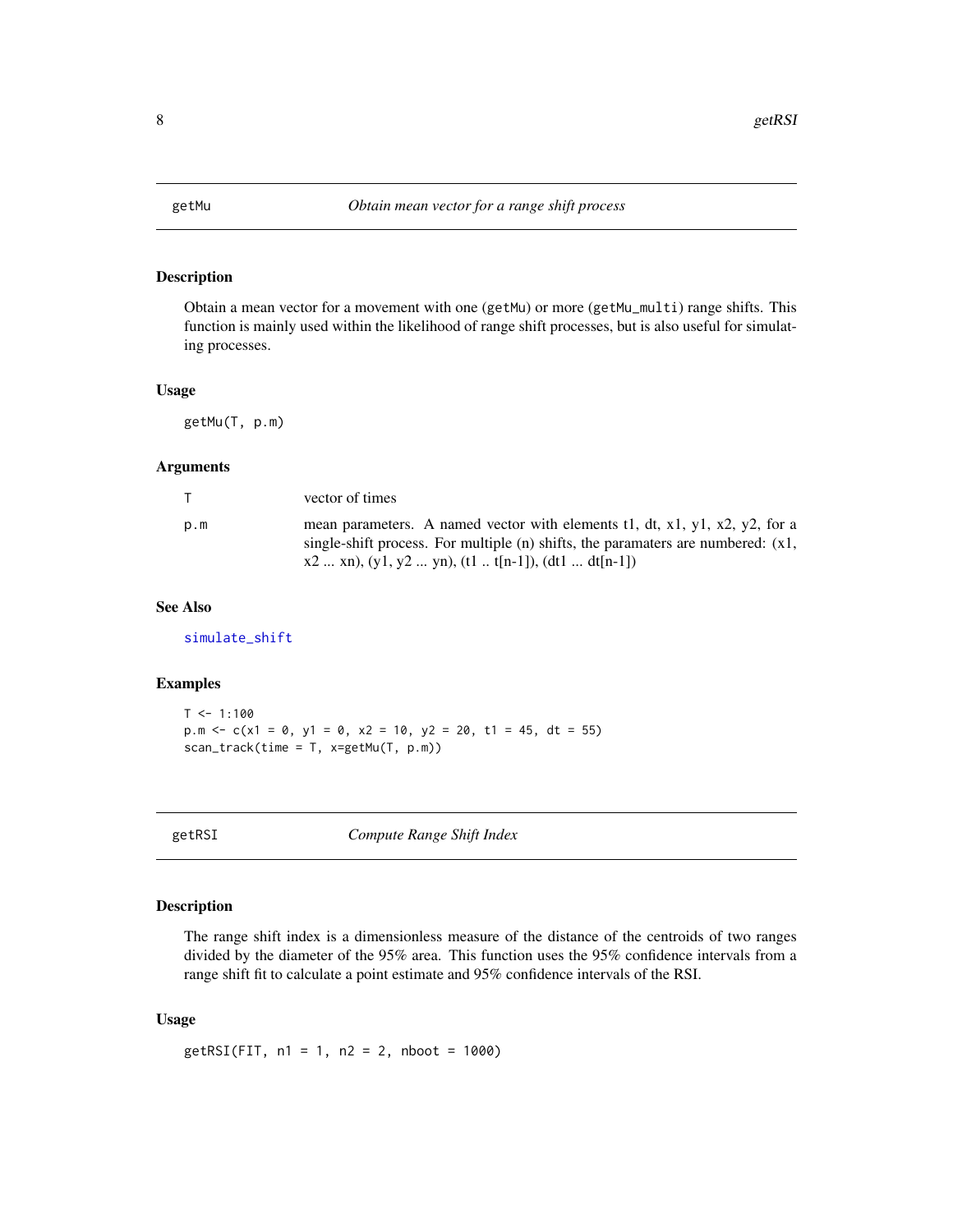#### <span id="page-8-0"></span>getTau  $\overline{9}$

#### Arguments

| FIT   | a rnage shift object, outputted by estimate_shift                                                                                                                                                              |
|-------|----------------------------------------------------------------------------------------------------------------------------------------------------------------------------------------------------------------|
| n1    | the indices of the ranges to estimate from and to, i.e., for single shift, 1 and 2.<br>For three ranges (two shifts) it can be 1 and 2, 2 and 3, or 1 and 3 - if the ultimate<br>shift is the one of interest. |
| n2    | see n1                                                                                                                                                                                                         |
| nboot | number of bootstrap simulation                                                                                                                                                                                 |

#### Value

returns a data frame reporting the distance traveled, the RSI and respective bootstrapped confidence intervals.

| Compute time scale parameters<br>getTau |  |
|-----------------------------------------|--|
|-----------------------------------------|--|

#### Description

A mostly internal function that takes the "residuals" of a range-shift process and estimates

and, if necessary,

```
\tau_v
```
 $\tau_z$ 

#### Usage

.

```
getTau(Z,res, T = T, model = c("wn", "ou", "ouf")[1], tau@ = NULL,CI = FALSE, method = c("like", "ar")[1])
```
#### Arguments

| Z.res        | complex vector of isotropic Gaussian, possibly autocorrelated time series of<br>points                                                                                                                                                                                                                                                                                                          |
|--------------|-------------------------------------------------------------------------------------------------------------------------------------------------------------------------------------------------------------------------------------------------------------------------------------------------------------------------------------------------------------------------------------------------|
| $\mathsf{T}$ | time vector                                                                                                                                                                                                                                                                                                                                                                                     |
| model        | one of "wn" (white noise), "ou" or "ouf" (case insensitive), denoting, respec-<br>tively, no autocorrelation, position autocorrelation, or velocity and position au-<br>tocorrelation. If model = $NULL$ and method = "ar", the algorithm will select a<br>model using AIC comparisons of the three. If the selected model is white noise,<br>the function will return 0's for both parameters. |
| tau0         | initial values of parameter estimates - a named vector: $c$ (tau. $z = \text{tau}[1]$ , tau. $v = \text{tau}[2]$ )                                                                                                                                                                                                                                                                              |
| CI           | whether or not to compute the confidence intervals (temporarily only available<br>for like method).                                                                                                                                                                                                                                                                                             |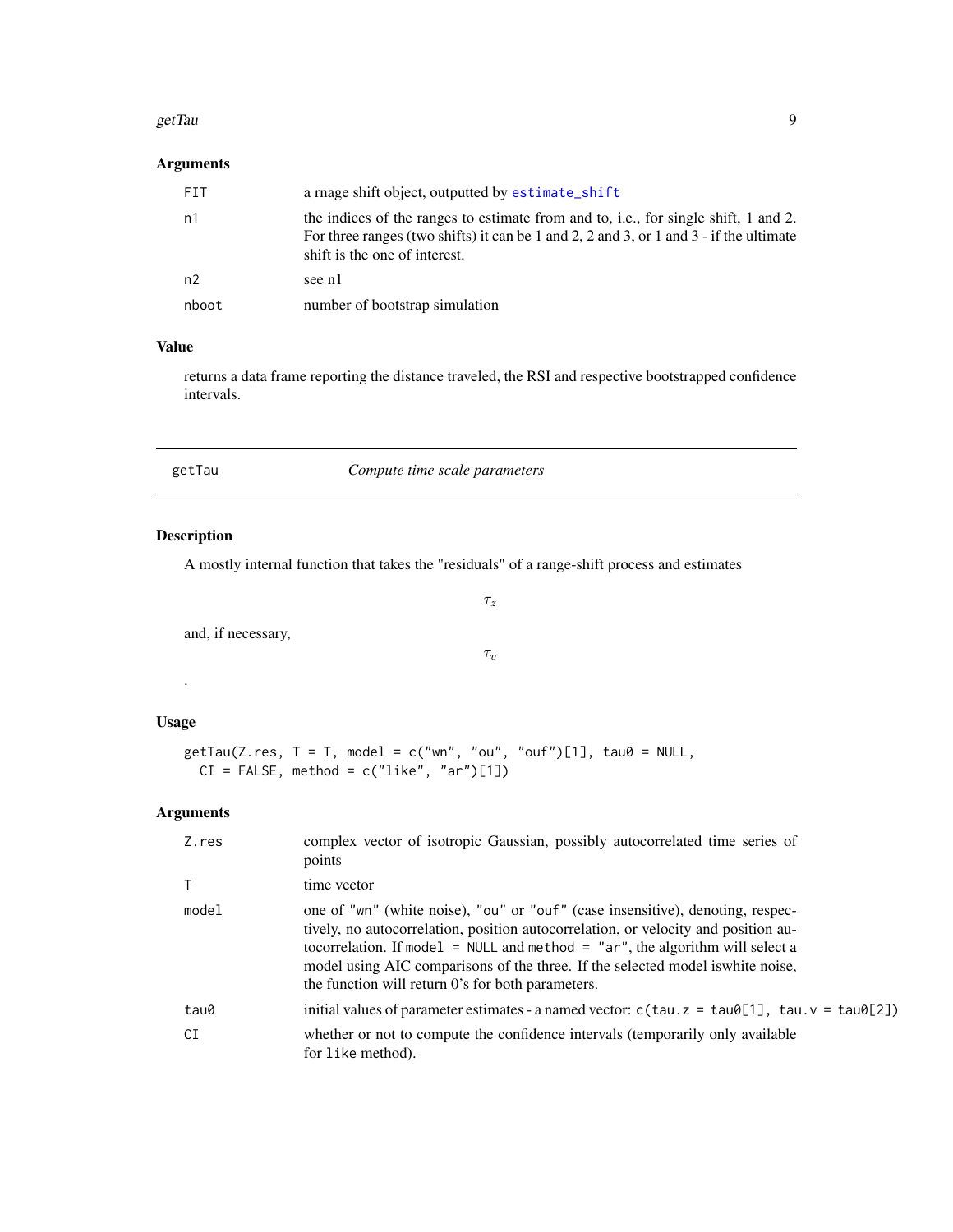```
method either "like" or "ar". The former refers to the likelihood method - it is most
                 general (i.e. works with irregular sampling). The latter refers to the auto-
                 rgressive model equivalence, which is faster but only works with regular sam-
                 pling.
```
locate\_shift *Interactive locating of range shifting*

#### Description

Plots an x-y, time-x, time-y track of a potential migration process and prompts the user to click on the figure to obtain initial estimates of range centroids and timing of start and end of migrations.

#### Usage

 $located\_shift(time, x, y, n.class = 2, ...)$ 

#### Arguments

| time         | time (can be a $\text{POSIX}t$ )                                                                         |
|--------------|----------------------------------------------------------------------------------------------------------|
| $\mathsf{x}$ | x and y coordinates. Can be two separate vectors OR a complex "x" OR a two-<br>column matrix/date-frame. |
| y            | see x                                                                                                    |
| n.clust      | number of ranges (either 2 or 3)                                                                         |
| $\cdots$     | additional parameters to pass to plot functions                                                          |

#### Value

a named vector of initial estimates: if n.clust = 2,  $c(x1, x2, y1, y2, t1, dt)$  if n.clust = 3,  $c(x1,$ x2, x3, y1, y2, y3, t1, t2, dt1, dt2)

#### See Also

[quickfit](#page-12-1), cod[elocator](#page-0-0)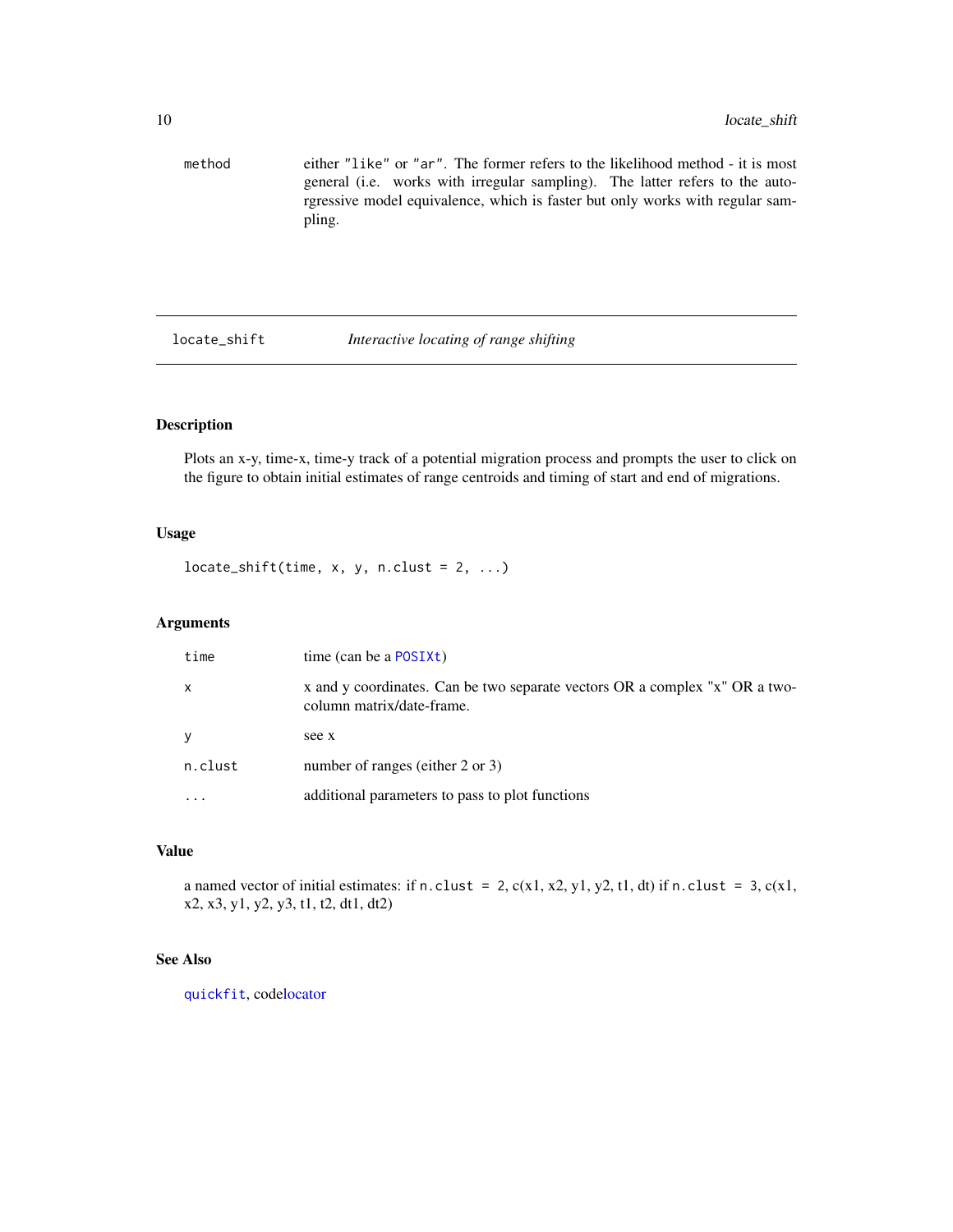<span id="page-10-2"></span><span id="page-10-0"></span>

#### Description

GPS tracks of one roe deer (*Capreolus capreolus*) in the Italian alps. This deer performs two seasonal migrations, from a wintering ground to a summering ground, back its wintering ground. For several ways to analyze these data, see examples in the [marcher](#page-1-1) vignette.

#### Usage

data(Michela)

#### Format

Data frame containing movements of roe deer with the following columns:

id ID of animal

name Names - for mnemonic convenience - of Italian authors.

x,y In Easting Westing

#### latitude, longitude

time POSIXct object

day Day of year, counting from January 1 of the first year of observations (thus day 367 is January 2 or the following year).

#### References

For more details, see: <Eurodeer.org>

#### Examples

```
data(Michela)
with(Michela, scan_track(time = time, x = x, y = y))
```
<span id="page-10-1"></span>plot.shiftfit *Plot results of an range-shift fit*

#### Description

Plotting functions for illustrating the results of a range-shift fit.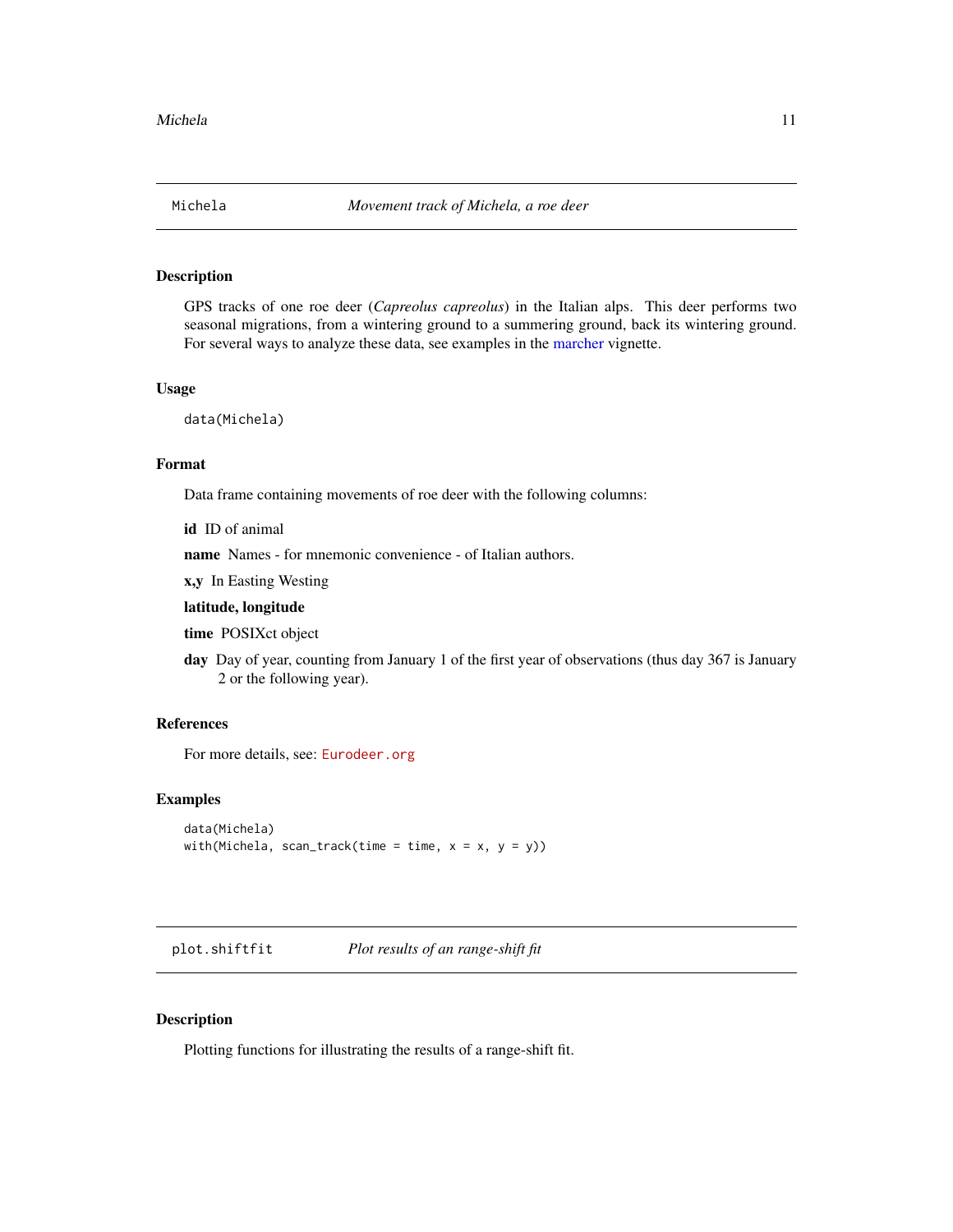#### <span id="page-11-0"></span>Usage

```
## S3 method for class 'shiftfit'
plot(x, ns = c(n.sims = 1000, n.times = 100, n.bins = 10),
 plot.ts = TRUE, stretch = 0, pt.cex = 0.8, pt.col = "antiquewhite",
 CI.close = NULL, layout = NULL, par = NULL, ...)
```
#### Arguments

| X       | a fitted range shift object, i.e. output of the estimate_shift                                                                                                                                                                 |
|---------|--------------------------------------------------------------------------------------------------------------------------------------------------------------------------------------------------------------------------------|
| ns      | a vector of 3 simulation values, useful for smoothing the bars in the dumbbell<br>plot. For smoothing, it might be recommended to increase the first value, n. sims<br>- the number of draws from the fitted migation process. |
| plot.ts | whether or not to plot the time series as well                                                                                                                                                                                 |
| stretch | an extra parameter to extend the bars on the dumbbells (in real distance units).                                                                                                                                               |
| pt.cex  | point character expansion.                                                                                                                                                                                                     |
| pt.col  | points color.                                                                                                                                                                                                                  |
| CI.cols | three shading colors, from lightest to darkest. The default is a sequence of blues.                                                                                                                                            |
| layout  | the default layout places the x-y plot on the left and - if plot. ts==TRUE - the<br>respective 1-d time series on the right.                                                                                                   |
| par     | graphics window parameters that, by default, look nice with the default layout.                                                                                                                                                |
| $\cdot$ | additional parameters to pass to plot function (e.g. labels, title, etc.)                                                                                                                                                      |

#### Examples

```
# load simulated tracks
data(SimulatedTracks)
# white noise fit
MWN.fit <- with(MWN.sim, estimate_shift(T=T, X=X, Y=Y))
summary(MWN.fit)
plot(MWN.fit)
if(interactive()){
# OUF fit
MOUF.fit <- with(MOUF.sim.random,
                estimate_shift(T=T, X=X, Y=Y,
                              model = "ouf",
                              method = "like")summary(MOUF.fit)
plot(MOUF.fit)
# Three range fit:
# it is helpful to have some initital values for these parameters
# because the automated quickfit() method is unreliable for three ranges
# in the example, we set a seed that seems to work
# set.seed(1976)
```
MOU.3range.fit <- with(MOU.3range,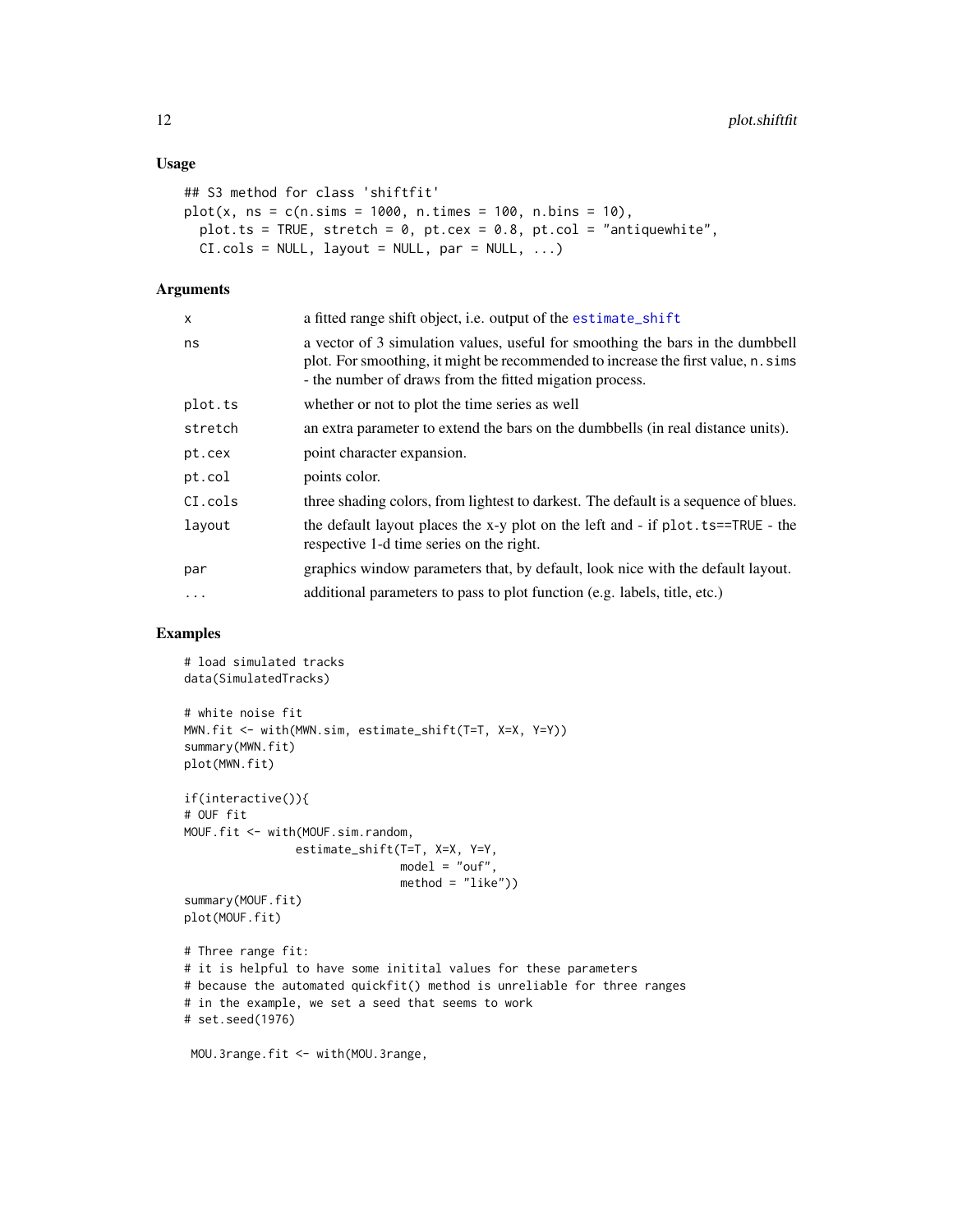#### <span id="page-12-0"></span>quickfit 13

```
estimate_shift(T=T, X=X, Y=Y,
                                    model = "ou",method = "ar",n.class = 3)summary(MOU.3range.fit)
plot(MOU.3range.fit)
```
<span id="page-12-1"></span>

}

#### quickfit *Quick fit of one-step migration*

#### Description

Using k-means clustering to get quick fits of 2 or 3 cluster centers in X-Y coordinates.

#### Usage

quickfit(T, X, Y, dt = 1, n.clust = 2, plotme = TRUE)

#### Arguments

|          | time                                       |
|----------|--------------------------------------------|
| $\times$ | x coordinate of movement                   |
|          | y coordinate of movement                   |
| dt       | duration of migration (arbitrarily $= 1$ ) |
| n.clust  | number of clusters $(2 \text{ or } 3)$     |
| plotme   | whether or not to plot the result          |

#### Details

This function does estimates the locations and times of migration, but not the duration (dt). It is most useful for obtaining a "null" estimate for seeding the likelihood estimation.

#### Value

a named vector of initial estimates:

- if n.clust =  $2$  returns t1, dt, x1, y1, x2, y2
- if n.clust =  $3$  returns t1, dt1, t2, dt2, x1, y1, x2, y2, x3, y3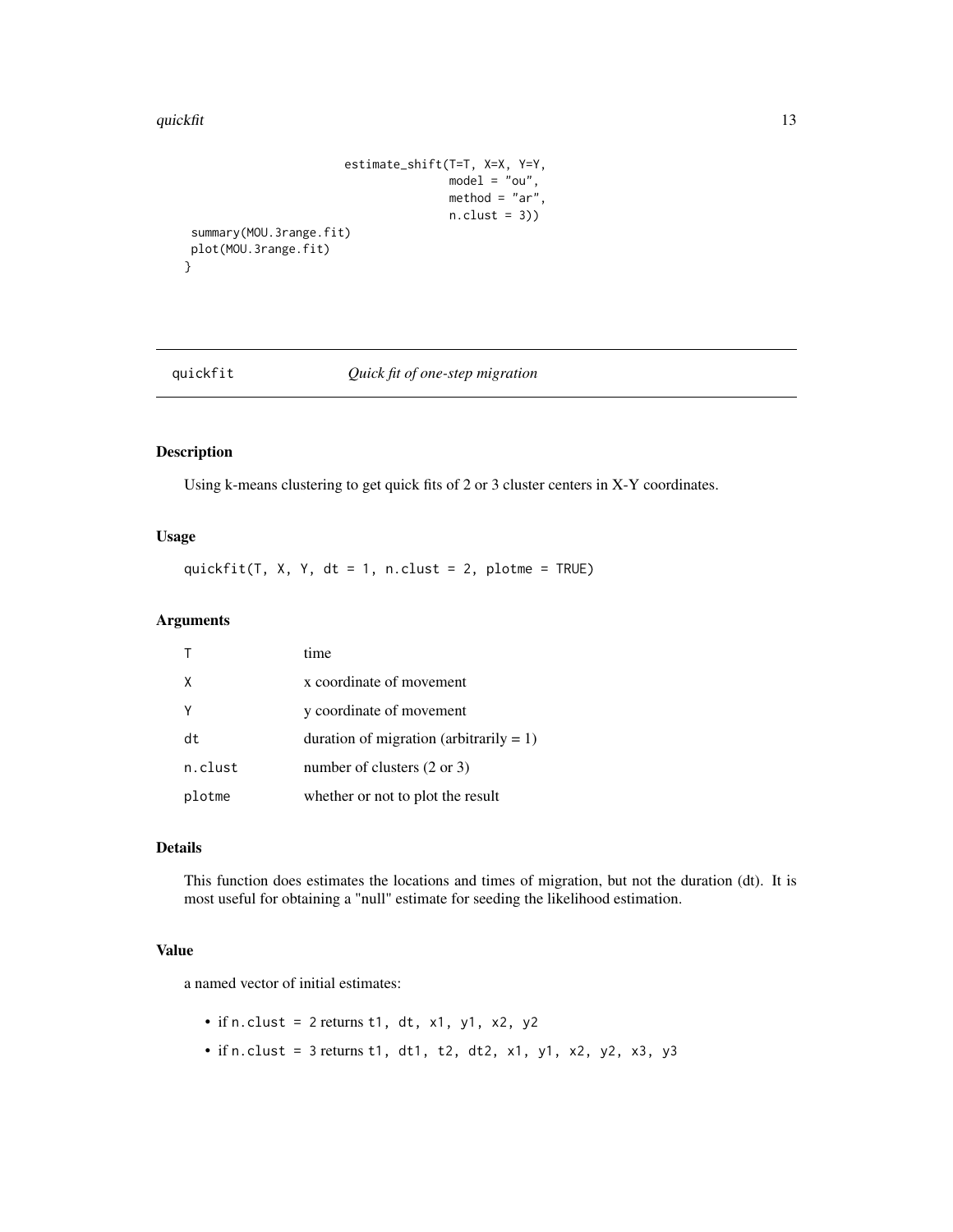#### Examples

```
require(marcher)
## Load simulated data
data(SimulatedTracks)
# plot the MOU simulation
scan_track(MOU.sim)
# quick fit - setting dt = 10
(pm.0 <- with(MOU.sim, quickfit(T, X, Y, dt = 10)))
# interactive locator process
if(interactive()){
 (with(MOU.sim, locate_shift(T, X, Y)))
}
# fit the model
fit <- with(MOU.sim, estimate_shift(T, X, Y))
## Three cluster example
# plot the three range shift simulation
scan_track(MOU.3range)
# quick fit
## (note - this may not always work!)
with(MOU.3range, quickfit(T, X, Y, dt = 10, n.clust = 3))
if(interactive()){
  with(MOU.3range, locate_shift(T, X, Y, n.clust = 3))
}
```
scan\_track *scan\_track*

#### Description

Plotting x-y, time-x, time-y scan of a track. This function will take x, y, and time coordinates or a track class object

#### Usage

```
scan_track(track = NULL, time, x, y = NULL, layout = NULL,
  auto.par = NULL, col = 1, alpha = 0.5, ces = 0.5, ...)
```
<span id="page-13-0"></span>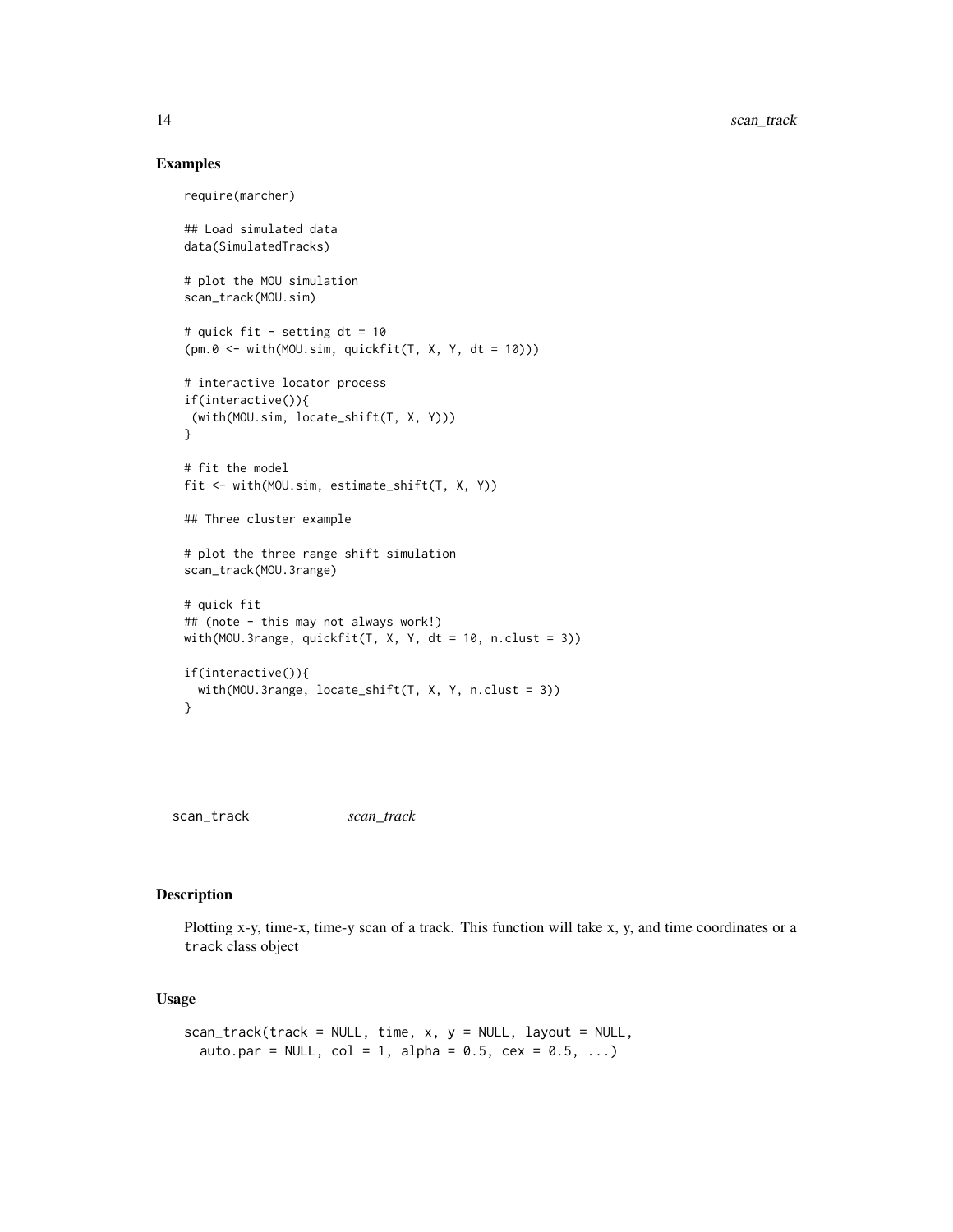#### <span id="page-14-0"></span>selectModel 15

#### Arguments

| track        | a track class object, or any data-frame that contains (at least) three columns<br>labeled "T", "X" and "Y"                            |
|--------------|---------------------------------------------------------------------------------------------------------------------------------------|
| time         | time (can be a POSIXt)                                                                                                                |
| $\mathsf{x}$ | x Coordinate. x,y coordiantes an be two separate vectors OR a complex "x" OR<br>a two-column matrix/date-frame.                       |
| y            | y coordinate.                                                                                                                         |
| layout       | the default layout places the x-y plot on the left and the respective 1-d time series<br>on the right.                                |
| auto.par     | by default, uses a decent looking default layout. Otherwise can be a par list, or,<br>e.g. FALSE to keep externally defined settings. |
| col          | color vector t                                                                                                                        |
| alpha        | intensity of the color                                                                                                                |
| cex          | character expansion of the points                                                                                                     |
| .            | options to be passed to plot functions                                                                                                |

#### Examples

## Roe deer data

```
data(Michela)
par(bty="1", mar = c(0, 4, 0, 2), oma=c(4, 0, 4, 0), xpd=NA)with(Michela, scan_track(time = time, x = x, y = y, main="Michela"))
## Simulated track
time < -1:200Mean \le getMu(T = time, p.m = c(x1 = 0, y1 = 0, x2 = 10, y2 = 10, t1 = 90, dt = 20))
SimTrack \le simulate_shift(T = time, tau = c(tau.z = 5), mu = Mean, A = 40)
with(SimTrack, scan_track(time = T, x = X, y = Y))
# OR (because SimTrack is a "track")
scan_track(SimTrack)
```
<span id="page-14-1"></span>selectModel *Select residual model*

#### Description

Given a complex vector of movement residuals, will use AIC to select the order of the autocorrelation, i.e. white noise (WN), position autocorrelation (OU), or position and velocity autocorrelation (OUF)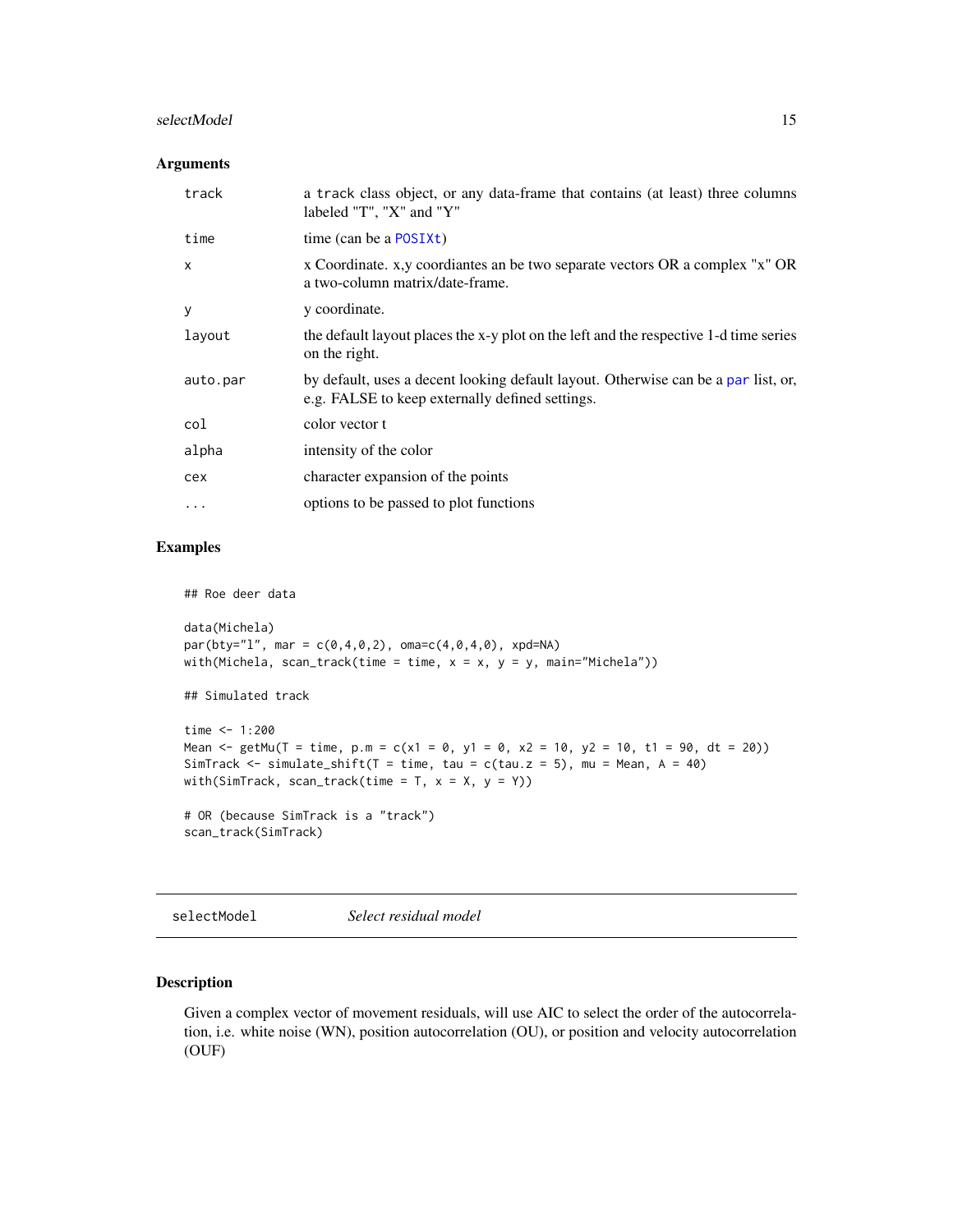#### Usage

```
selectModel(Z,res, T = NULL, method = c("ar", "like")[1],showtable = FALSE)
```
#### Arguments

| Z.res     | complex vector of residuals                                                                                              |
|-----------|--------------------------------------------------------------------------------------------------------------------------|
| T.        | time vector (only needed for method $=$ 'like')                                                                          |
| method    | One of 'ar' or 'like' - whether to use the AR equivalence (faster, but needs to be<br>regular) or likelihood estimation. |
| showtable | whether to return the AIC values of the respective models                                                                |

#### Value

A character string - 'wn', 'ou' or 'ouf'. Optionally also the AIC table.

#### Examples

```
require(marcher)
# white noise example
Z1 <- rnorm(100) + 1i*rnorm(100)
# OU example
T < -1:100p.s2 \leq c(tau.z = 5, tau.v = 0)S2 <- outer(T, T, getCov, p=p.s2, model="ou")
Z2 \leq -m \text{wronom2}(n = 1, mu = \text{rep}(0, \text{length}(T)), S2) +1i * mvrnorm2(n = 1, mu = rep(0, length(T)), S2)
# OUF example
p.s3 \leq c(tau.z = 5, tau.v = 2)S3 <- outer(T, T, getCov, p=p.s3, model="ouf")
Z3 \le mvrnorm2(n = 1, mu = rep(0, length(T)), S3) +1i \times mvrnorm2(n = 1, mu = rep(0,length(T)), S3)
# plot all three
par(mfrow=c(1,3), mar = c(2,2,2,2))plot(Z1, asp=1, type="o")
plot(Z2, asp=1, type="o")
plot(Z3, asp=1, type="o")
# select models using 'ar' method (results might vary!)
selectModel(Z1, T = T, method = "ar", showtable = TRUE)selectModel(Z2, T = T, method = "ar", showtable = TRUE)selectModel(Z3, T = T, method = "ar", showtable = TRUE)selectModel(Z1, T = T, method = "like", showtable = TRUE)
```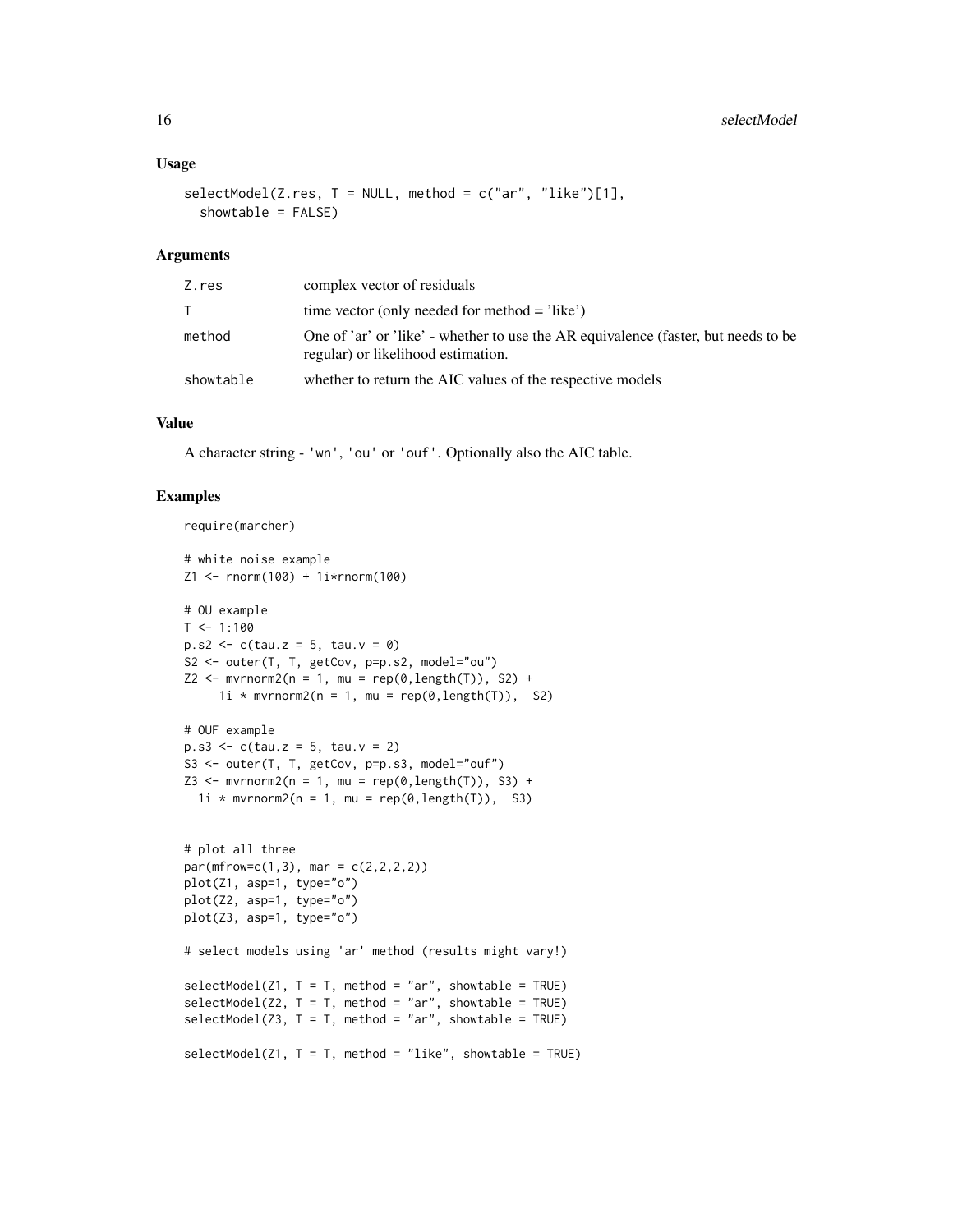#### <span id="page-16-0"></span>SimulatedTracks 17

```
selectModel(Z2, T = T, method = "like", showtable = TRUE)selectModel(Z3, T = T, method = "like", showtable = TRUE)# repeat using irregular times (requiring "like" method)
T < -cumsum(rexp(100))# white noise example
p.s1 \leq c(tau.z = 0, tau.v = 0)S1 <- outer(T, T, getCov, p=p.s1, model="wn")
Z1 \le - mvrnorm2(n = 1, mu = rep(0,length(T)), S1) +
  1i * mvrnorm2(n = 1, mu = rep(0, length(T)), S1)# OU example
p.s2 \leq c(tau.z = 5, tau.v = 0)S2 <- outer(T, T, getCov, p=p.s2, model="ou")
Z2 \leq mvrnorm2(n = 1, mu = rep(0, length(T)), S2) +1i * mvrnorm2(n = 1, mu = rep(0, length(T)), S2)
# OUF example
p.s3 \leq c(tau.z = 5, tau.v = 2)S3 <- outer(T, T, getCov, p=p.s3, model="ouf")
Z3 <- mvrnorm2(n = 1, mu = rep(0,length(T)), S3) +
  1i * mvrnorm2(n = 1, mu = rep(0,length(T)), S3)
Z.list <- list(Z1, Z2, Z3)
# plot
par(mfrow=c(1,3), mar = c(2,2,2,2))
lapply(Z.list, function(z) plot(z, asp=1, type="o"))
# select model
lapply (Z.list, function(z) selectModel(z, T = T, method = "like", showtable = TRUE))
```
<span id="page-16-1"></span>SimulatedTracks *Simulated range shift tracks*

#### Description

Five simulated tracks: MWN.sim, MOU.sim, MOUF.sim are simulated two-range shifts with different levels of position and velocity autocorrelation, MOUF.sim.random which has 100 observations random times, and MOU.3range which is a MOU process with two range shifts (and 200 observations).

#### Usage

```
data("SimulatedTracks")
```
#### Format

Each of these is a data frame with 100 observations of three numeric variables (except for MOU.3range, which has 200 observations). The columns are: T, X, Y.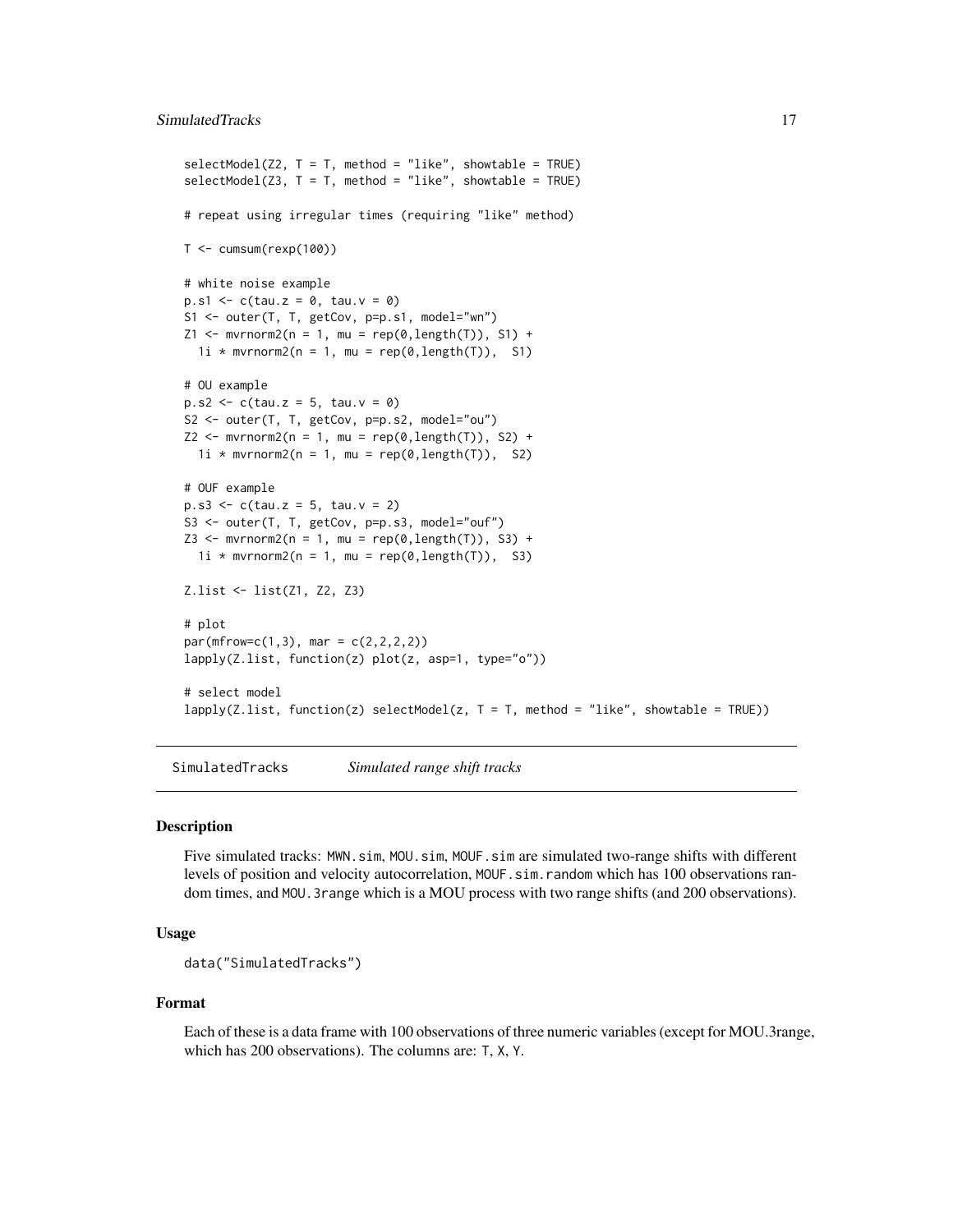The data frames are also track class object frame.

MOU.3range Simulated migratory Ornstein-Uhlenbeck with 3 range

MOU.sim Simulated migratory Ornstein-Uhlenbeck

MOUF.sim Simulated migratory Ornstein-Uhlenbeck Flemming

MOUF.sim.random Simulated migratory Ornstein-Uhlenbeck Flemming at random or arbitrary times of observation

MWN.sim Simulated migratory white noise ranging model

#### Source

Code to simulate tracks like these are provided in the marcher vignette.

#### Examples

```
data(SimulatedTracks)
scan_track(MWN.sim)
scan_track(MOU.sim)
scan_track(MOUF.sim)
scan_track(MOUF.sim.random)
scan_track(MOU.3range)
```
<span id="page-17-1"></span>simulate\_shift *Simulate MOUF process*

#### Description

Simulate MOUF process

#### Usage

simulate\_shift(T, tau = NULL, mu, A)

#### Arguments

|     | time                                                                                                                                                                              |  |
|-----|-----------------------------------------------------------------------------------------------------------------------------------------------------------------------------------|--|
| tau | variance parameters - named vector with 'tau.z' and 'tau.v'                                                                                                                       |  |
| mu  | mean vector - typically output of getMu. Can also be any complex or a two-<br>column matrix, or a multi-column matrix with some named columns "x" and<br>"y" (case-insensitive)). |  |
|     | 95% area parameter                                                                                                                                                                |  |

#### Value

a data frame with Time, X, and Y columns.

<span id="page-17-0"></span>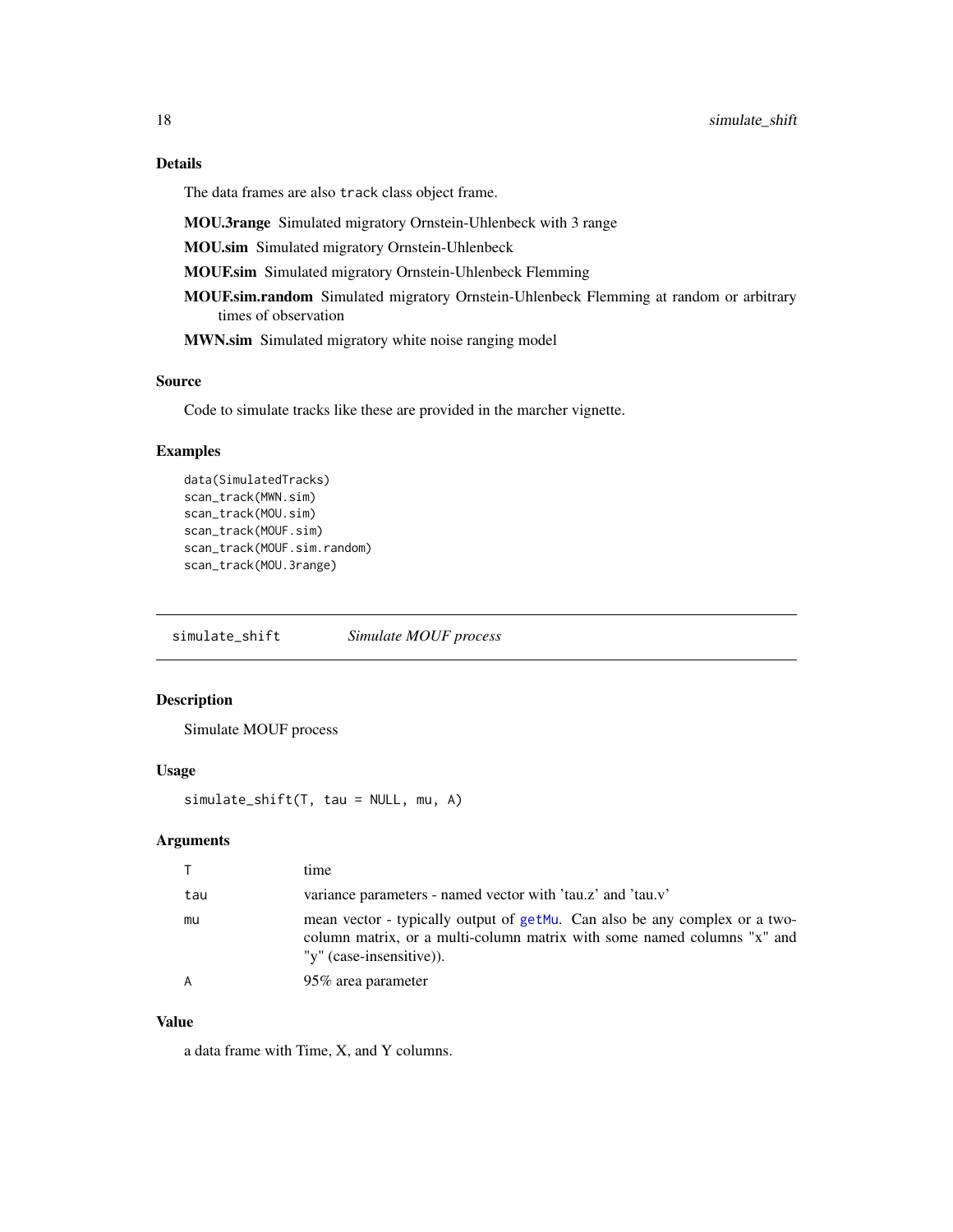#### <span id="page-18-0"></span>test\_rangeshift 19

#### See Also

[getMu](#page-7-1)

#### Examples

require(marcher)

```
# 95% home range area
A < -20# distance of migration
D < -100# centers of attraction
x1 \le -0; y1 \le -0x2 \leftarrow sqrt(D); y2 \leftarrow sqrt(D)# time scales
tau.z <-5tau.v < -0.5t1 < -90dt <- 20
# mean parameters (t1,dt)
mus <- c(t1=t1,dt=dt,x1=x1,y1=y1,x2=x2,y2=y2)
# time-scale parameters
taus \leq c(tau.z = tau.z, tau.v = tau.v)
# generate and plot mean vector
T < -1:200Mu <- getMu(T, mus)
# simulate and plot MOUF process
SimTrack <- simulate_shift(T, tau=taus, Mu, A=A)
with(SimTrack, scan_track(time=T,x=X,y=Y))
```
<span id="page-18-1"></span>test\_rangeshift *Range shift hypothesis tests*

#### <span id="page-18-2"></span>Description

Three tests for three hypotheses to test on fitted range shifts: Was the range shift significant? Did an animal that performed two consecutive seasonal migrations return to the same location it began? Was there a stopover during a migration?

#### Usage

```
test_rangeshift(FIT, verbose = TRUE)
test_return(FIT, verbose = TRUE)
test_stopover(FIT, verbose = TRUE)
```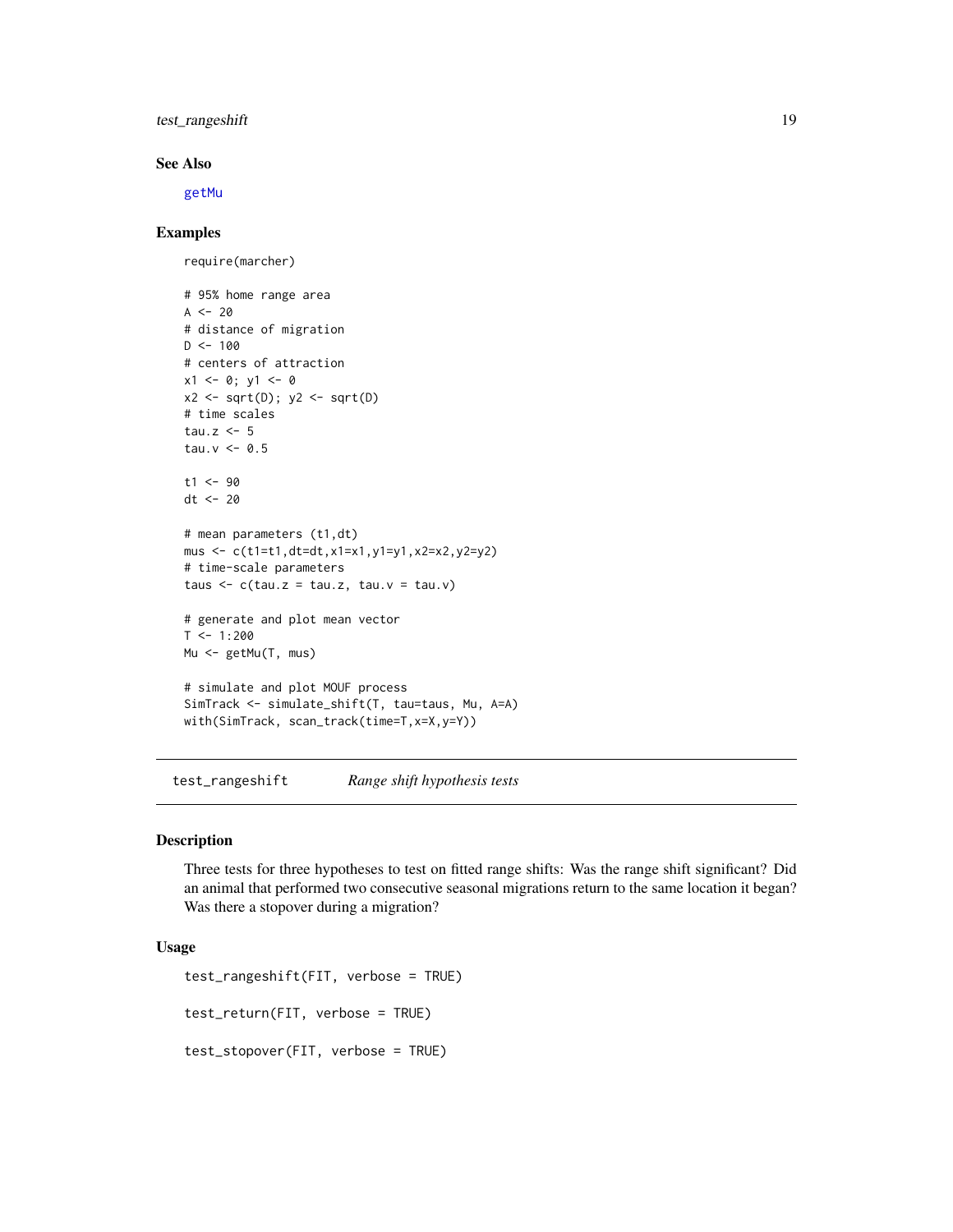<span id="page-19-0"></span>20 test\_rangeshift

#### Arguments

| <b>FTT</b> | a fitted range shift (output of estimate_shift) |
|------------|-------------------------------------------------|
| verbose    | whether to print verbose message                |

#### Value

Outputs a summary of the test results and returns a list of test results including:

- aic.table an AIC table comparing models
- lrt a likelihood ratio test statistic
- df degrees of freedom for the l.r.t.
- p.value a p.value for the l.r.t.

#### Functions

- test\_rangeshift: Compare a two range fitted model to a null model of no range shift.
- test\_return: Compares a three range fitted model in which the first and third ranges have the same centroid against a model where the first and third centroid are different.
- test\_stopover: Compare a three range model with an apparent stopover (shorter intermediate range), and see if a more parsimonious model excludes the stopover.